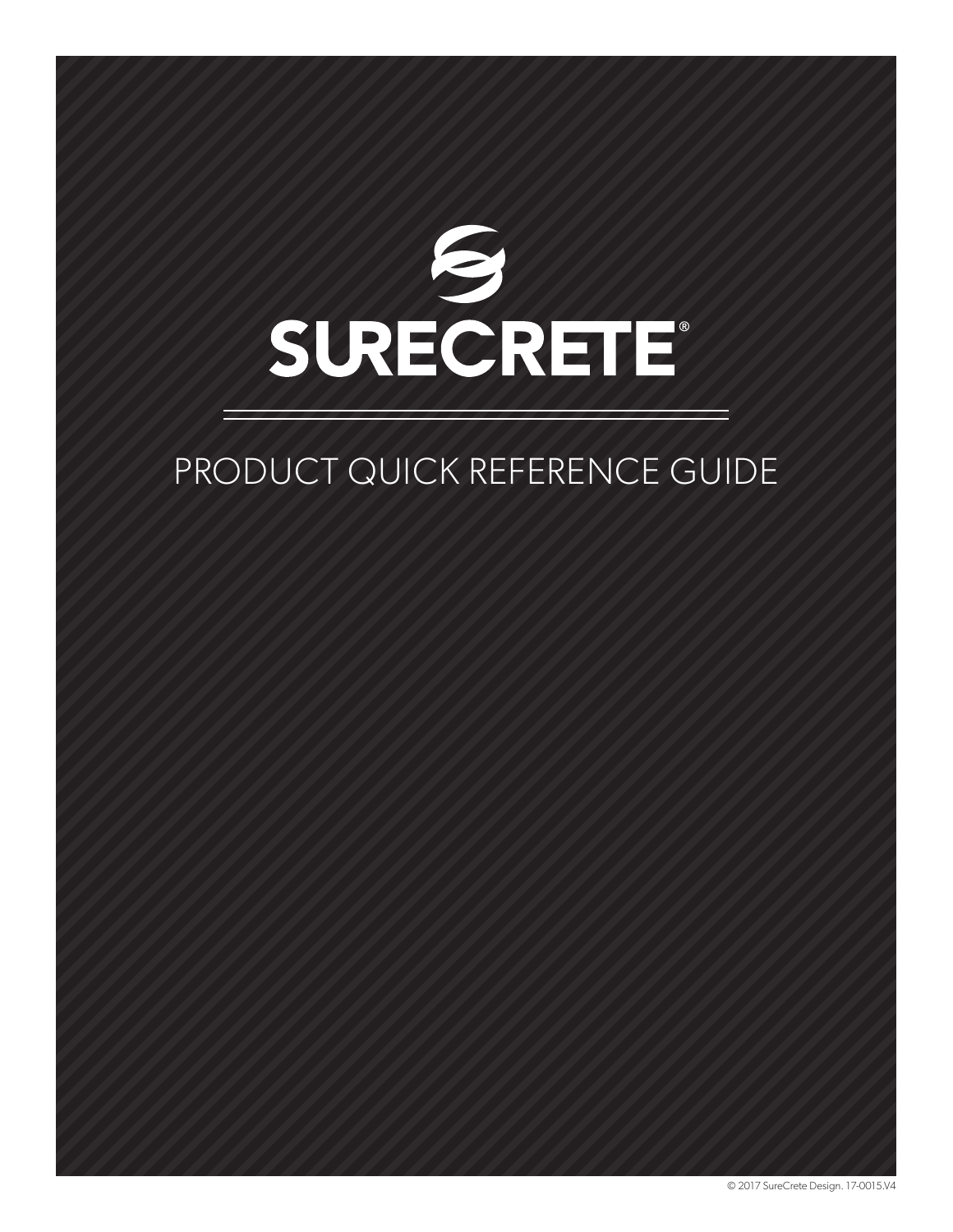

## **PRODUCT QUICK REFERENCE GUIDE TDS - SDS - COLOR CHARTS - WEB PAGE**

| <b>SURFACE PREPARATION PRODUCTS</b>    | Page 3   |
|----------------------------------------|----------|
| <b>CONCRETE OVERLAY BAG MIX</b>        | Page 3&4 |
| <b>DRY PIGMENTS &amp; COLORANTS</b>    | Page 4   |
| <b>ECO DIVISION OF PRODUCTS</b>        | Page 4   |
| <b>XTREME SERIES &amp; D-FRC</b>       | Page 4&5 |
| <b>CLEAR SEALERS &amp; COATINGS</b>    | Page 5&6 |
| <b>COLORTEC SEALERS &amp; COATINGS</b> | Page 7   |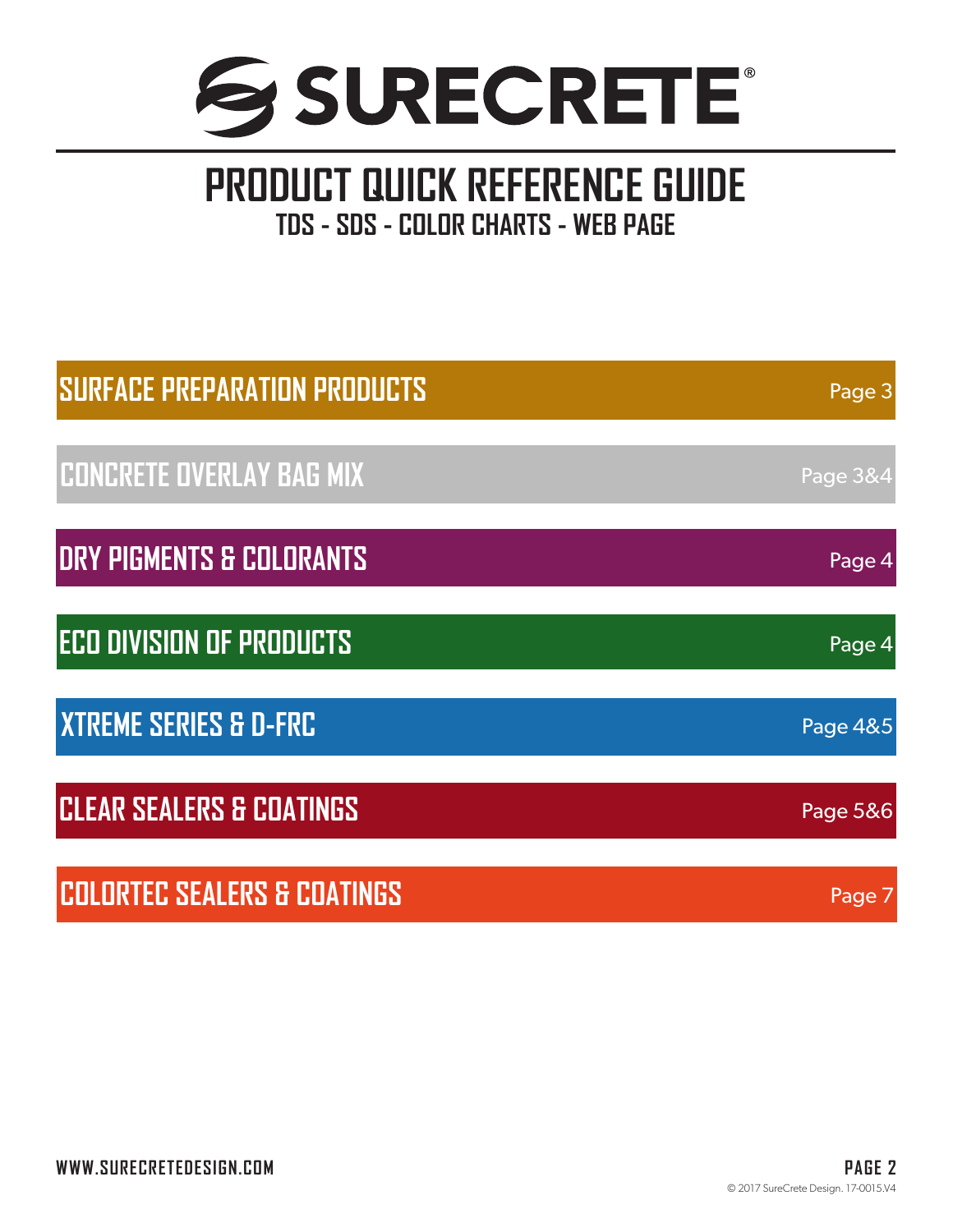# **SURFACE PREPARATION PRODUCTS**

#### <span id="page-2-0"></span>**CRACK TREATMENT**

| <b>SCT-22</b>                               | <b>WEBPAGE</b> | (TDS) TECH DATA        | <b>SDS Part A</b><br><b>SDS Part B</b> |
|---------------------------------------------|----------------|------------------------|----------------------------------------|
| <b>SCT-EP</b>                               | <b>WEBPAGE</b> | <b>(TDS) TECH DATA</b> | <b>SDS Part A</b><br><b>SDS Part B</b> |
| <b>CLEANING - MOISTURE - SEALER REMOVAL</b> |                |                        |                                        |
| <b>SCR</b>                                  | <b>WEBPAGE</b> | (TDS) TECH DATA        | <b>SDS</b>                             |
| <b>ELASTO-SHIELD</b>                        | <b>WEBPAGE</b> | (TDS) TECH DATA        | <b>SDS</b>                             |
| LD 1800                                     | <b>WEBPAGE</b> | (TDS) TECH DATA        | <b>SDS</b>                             |
| <b>ENVIRO STRIP</b>                         | <b>WEBPAGE</b> | (TDS) TECH DATA        | <b>SDS</b>                             |
| <b>FAST STRIP PLUS</b>                      | <b>WEBPAGE</b> | (TDS) TECH DATA        | <b>SDS</b>                             |
| <b>GLUE REMOVE</b>                          | <b>WEBPAGE</b> | <b>(TDS) TECH DATA</b> | <b>SDS</b>                             |
| <b>ADHESION &amp; RETARDERS</b>             |                |                        |                                        |
| <b>SC-POLYMER</b>                           | <b>WEBPAGE</b> | (TDS) TECH DATA        | <b>SDS</b>                             |
| <b>SURFACE DELAY</b>                        | <b>WEBPAGE</b> | (TDS) TECH DATA        | <b>SDS</b>                             |
| <b>RETARDER</b>                             | <b>WEBPAGE</b> | (TDS) TECH DATA        | <b>SDS</b>                             |
| <b>PATCHING MIXES</b>                       |                |                        |                                        |
| <b>FLASH PATCH</b>                          | <b>WEBPAGE</b> | (TDS) TECH DATA        | <b>SDS</b>                             |
| <b>DEEP PATCH</b>                           | <b>WEBPAGE</b> | (TDS) TECH DATA        | <b>SDS</b>                             |
| <b>SUREBOND</b>                             | <b>WEBPAGE</b> | (TDS) TECH DATA        | <b>SDS</b>                             |
|                                             |                |                        |                                        |

# **CONCRETE OVERLAY BAG MIX**

### **HORIZONTAL OVERLAYS**

| <b>TRUTOP</b>    | <b>WEBPAGE</b> | (TDS) TECH DATA        | <b>SDS</b> |
|------------------|----------------|------------------------|------------|
| <b>SURESPRAY</b> | <b>WEBPAGE</b> | (TDS) TECH DATA        | <b>SDS</b> |
| <b>SURETEX</b>   | <b>WEBPAGE</b> | <b>(TDS) TECH DATA</b> | <b>SDS</b> |
| <b>SUREBROOM</b> | <b>WEBPAGE</b> | <b>(TDS) TECH DATA</b> | <u>SDS</u> |
| <b>SURESTAMP</b> | <b>WEBPAGE</b> | <b>(TDS) TECH DATA</b> | <b>SDS</b> |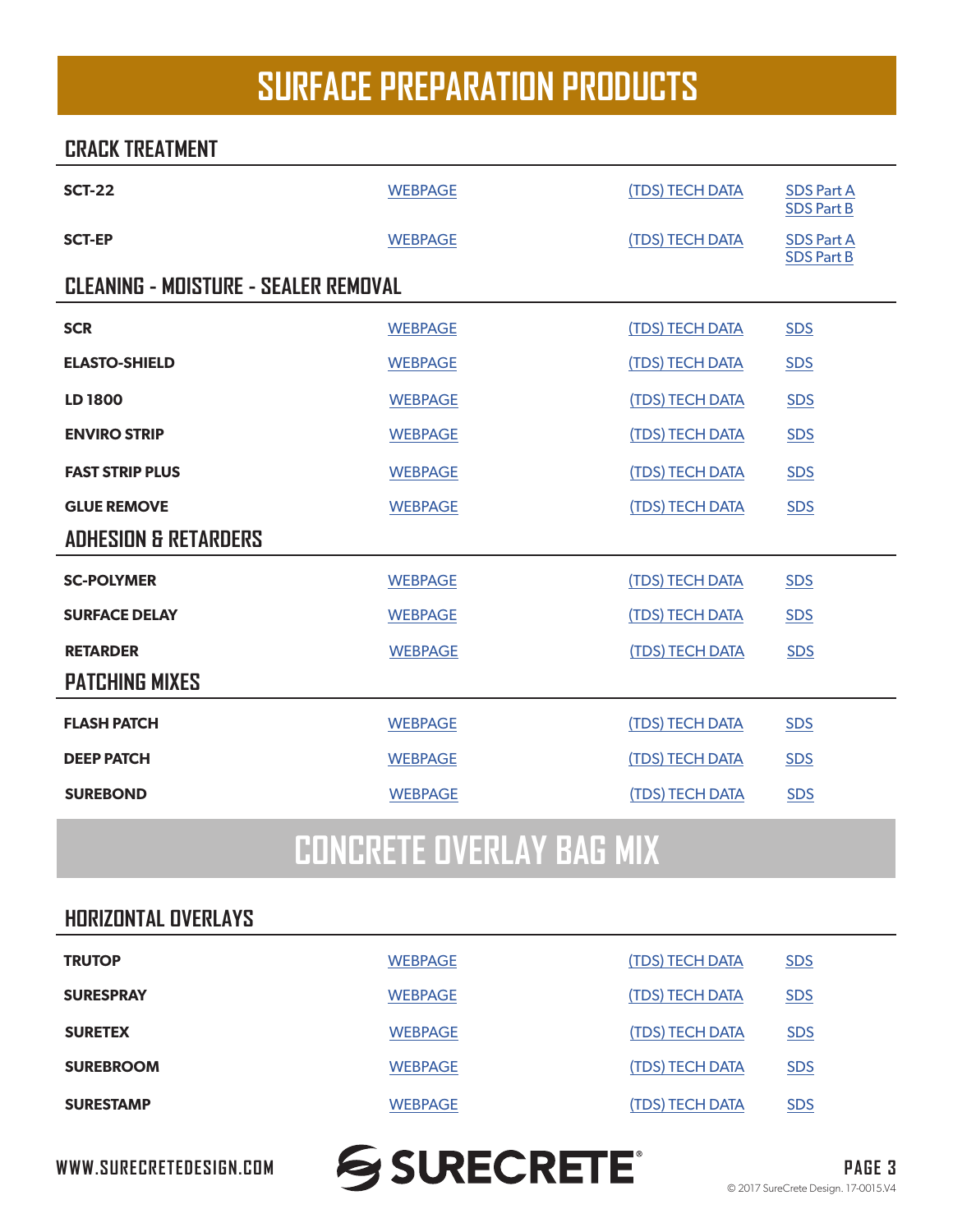# **CONCRETE OVERLAY BAG MIX**

### <span id="page-3-0"></span>**VERTICAL OVERLAYS**

**WALLSTAMP** [WEBPAGE](https://www.surecretedesign.com/product/concrete-wall-stamp-overlay/) [\(TDS\) TECH DATA](https://www.surecretedesign.com/tds/bag-mix-wall-stamp-tds.pdf) [SDS](https://www.surecretedesign.com/sds/bag-mix-wall-stamp-sds.pdf)

# **WALLSPRAY** [WEBPAGE](https://www.surecretedesign.com/product/concrete-wall-spray-overlay/) [\(TDS\) TECH DATA](https://www.surecretedesign.com/tds/bag-mix-wall-spray-tds.pdf) [SDS](https://www.surecretedesign.com/sds/bag-mix-wall-spray-sds.pdf)

# **DRY PIGMENT & COLORANTS**

### **OVERLAY COLOR PACKS**

| <b>SC TRUCOLOR</b>         | <b>WEBPAGE</b> | <b>COLOR CHART</b> | (TDS) TECH DATA        | <b>SDS</b> |
|----------------------------|----------------|--------------------|------------------------|------------|
| <b>STAMPED CONCRETE</b>    |                |                    |                        |            |
| <b>TRUCAST</b>             | <b>WEBPAGE</b> | <b>COLOR CHART</b> | <b>(TDS) TECH DATA</b> | <b>SDS</b> |
| <b>TRUTIQUE</b>            | <b>WEBPAGE</b> | <b>COLOR CHART</b> | (TDS) TECH DATA        | <b>SDS</b> |
| <b>TRUPOUR</b>             | <b>WEBPAGE</b> | <b>COLOR CHART</b> | <b>(TDS) TECH DATA</b> | <b>SDS</b> |
| <b>REACTIVE ACID STAIN</b> |                |                    |                        |            |
| <b>SURESTAIN</b>           | <b>WEBPAGE</b> | <b>COLOR CHART</b> | (TDS) TECH DATA        | <b>SDS</b> |

### **ECO DIVSION OF PRODUCTS**

#### **WATER BASED COLORANTS**

| <b>ECO STAIN</b>  | WEBPAGE        | <b>COLOR CHART</b> | (TDS) TECH DATA | <b>SDS</b> |
|-------------------|----------------|--------------------|-----------------|------------|
| <b>ECO ACCENT</b> | <b>WEBPAGE</b> | <b>COLOR CHART</b> | (TDS) TECH DATA | <b>SDS</b> |

### **XTREME SERIES & D-FRC PRODUCTS**

### **BAG MIX & MODIFIER**

| <b>XS PRECAST</b>  | <b>WEBPAGE</b> | (TDS) TECH DATA | <b>SDS</b> |
|--------------------|----------------|-----------------|------------|
| <b>XS FACE</b>     | <b>WEBPAGE</b> | (TDS) TECH DATA | <b>SDS</b> |
| <b>XS TERRAZZO</b> | <b>WEBPAGE</b> | (TDS) TECH DATA | <b>SDS</b> |

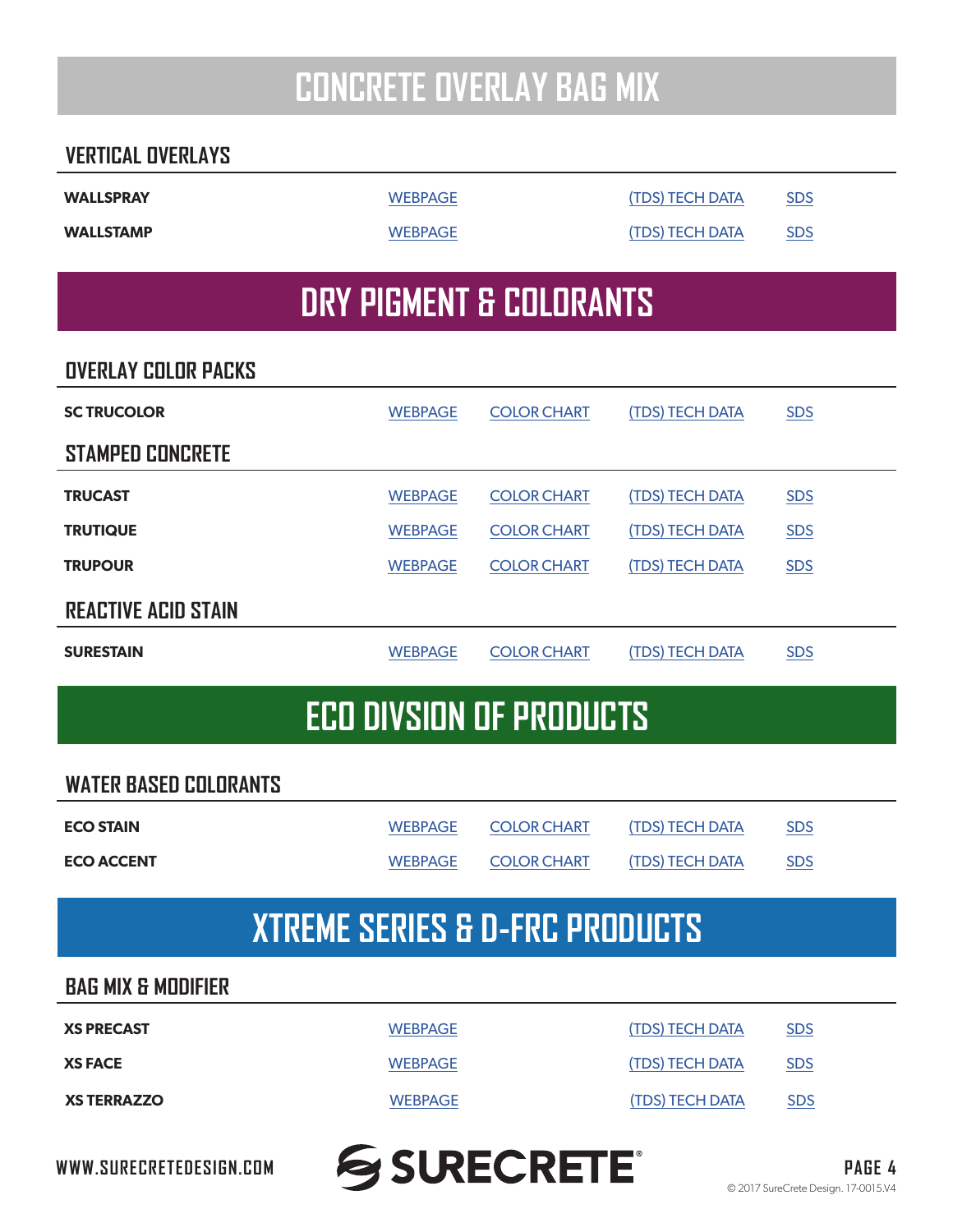# **XTREME SERIES & D-FRC PRODUCTS**

### <span id="page-4-0"></span>**BAG MIX & MODIFIER**

| <b>XS BACKER</b>                    | <b>WEBPAGE</b> |                    | (TDS) TECH DATA        | <b>SDS</b>                             |
|-------------------------------------|----------------|--------------------|------------------------|----------------------------------------|
| <b>D-FRC PRECAST</b>                | <b>WEBPAGE</b> |                    | (TDS) TECH DATA        | <b>SDS</b>                             |
| <b>D-FRC FACE</b>                   | <b>WEBPAGE</b> |                    | <b>(TDS) TECH DATA</b> | <b>SDS</b>                             |
| <b>D-FRC BACKER</b>                 | <b>WEBPAGE</b> |                    | (TDS) TECH DATA        | <b>SDS</b>                             |
| <b>XS PRECAST MODIFIER</b>          |                |                    |                        | <b>SDS</b>                             |
| <b>COLORANTS &amp; ACCESORIES</b>   |                |                    |                        |                                        |
| <b>XS TRUCOLOR</b>                  | <b>WEBPAGE</b> | <b>COLOR CHART</b> | (TDS) TECH DATA        | <b>SDS</b>                             |
| <b>XS VEINING</b>                   | <b>WEBPAGE</b> | <b>COLOR CHART</b> | (TDS) TECH DATA        | <b>SDS</b>                             |
| <b>XS PACKING ADDITIVE</b>          | <b>WEBPAGE</b> |                    | <b>(TDS) TECH DATA</b> | <b>SDS</b>                             |
| <b>XS SLURRY</b>                    | <b>WEBPAGE</b> |                    | (TDS) TECH DATA        | <b>SDS</b>                             |
| <b>SEALERS</b>                      |                |                    |                        |                                        |
| <b>XS-327</b>                       | <b>WEBPAGE</b> |                    | <b>(TDS) TECH DATA</b> | <b>SDS Part A</b><br><b>SDS Part B</b> |
| <b>XS-PC12</b>                      | <b>WEBPAGE</b> |                    | <b>(TDS) TECH DATA</b> | <b>SDS Part A</b><br><b>SDS Part B</b> |
| LIGHTWEIGHT MIX & MODIFIER          |                |                    |                        |                                        |
| <b>XS LIGHTWEIGHT PLUS-3</b>        | <b>WEBPAGE</b> |                    | <b>(TDS) TECH DATA</b> | <b>SDS</b>                             |
| <b>XS LIGHTWEIGHT PLUS MODIFIER</b> |                |                    |                        | <b>SDS</b>                             |

# **CLEAR SEALERS & COATINGS**

#### **ACRYLIC SEALERS**

| <b>HS 200</b>   | <b>WEBPAGE</b> | (TDS) TECH DATA        | <b>SDS</b> |
|-----------------|----------------|------------------------|------------|
| <b>HS 200LV</b> | <b>WEBPAGE</b> | (TDS) TECH DATA        | <b>SDS</b> |
| <b>HS 300</b>   | <b>WEBPAGE</b> | <b>(TDS) TECH DATA</b> | <u>SDS</u> |
| <b>HS 300LV</b> | <b>WEBPAGE</b> | (TDS) TECH DATA        | <b>SDS</b> |
| <b>SUPER WB</b> | <b>WEBPAGE</b> | <b>(TDS) TECH DATA</b> | <u>SDS</u> |
|                 |                |                        |            |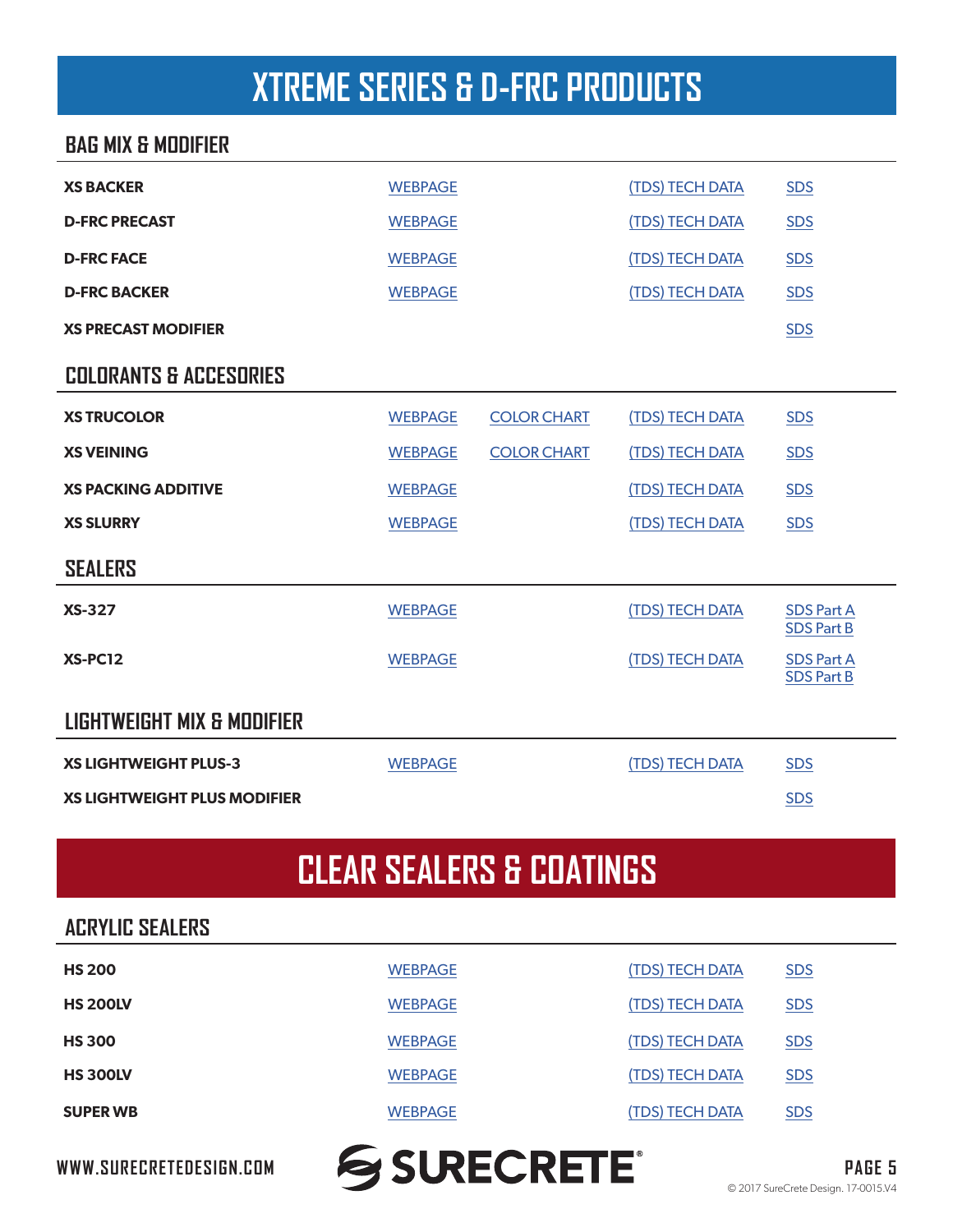# **CLEAR SEALERS & COATINGS**

### **ACRYLIC SEALERS**

| <b>WEBPAGE</b>                      |                    | (TDS) TECH DATA        |                                                                                         |
|-------------------------------------|--------------------|------------------------|-----------------------------------------------------------------------------------------|
|                                     |                    |                        | <b>SDS</b>                                                                              |
| <b>WEBPAGE</b>                      |                    | (TDS) TECH DATA        | <b>SDS</b>                                                                              |
| <b>WEBPAGE</b>                      |                    | (TDS) TECH DATA        | <b>SDS</b>                                                                              |
| <b>WEBPAGE</b>                      |                    | (TDS) TECH DATA        | <b>SDS</b>                                                                              |
| <b>WEBPAGE</b>                      |                    | (TDS) TECH DATA        | <b>SDS</b>                                                                              |
| POLYURETHANE - POLYASPARTIC - EPOXY |                    |                        |                                                                                         |
| <b>WEBPAGE</b>                      |                    | (TDS) TECH DATA        | <b>SDS PART A</b><br><b>SDS PART B</b>                                                  |
| <b>WEBPAGE</b>                      |                    | (TDS) TECH DATA        | <b>SDS PART A</b><br><b>SDS PART B</b>                                                  |
| <b>WEBPAGE</b>                      |                    | (TDS) TECH DATA        | <b>SDS PART A</b><br><b>SDS PART B</b>                                                  |
| <b>WEBPAGE</b>                      |                    | (TDS) TECH DATA        | <b>SDS (G) PART A</b><br>SDS (S) PART A<br><b>SDS PART B</b>                            |
| <b>WEBPAGE</b>                      |                    | (TDS) TECH DATA        | <b>SDS PART A</b><br>SDS (E) PART B<br><b>SDS (P) PART B</b><br><b>SDS (PTV) PART B</b> |
| <b>WEBPAGE</b>                      |                    | (TDS) TECH DATA        | <b>SDS PART A</b><br><b>SDS PART B</b>                                                  |
| <b>WEBPAGE</b>                      |                    | (TDS) TECH DATA        | <b>SDS PART A</b><br><b>SDS PART B</b>                                                  |
|                                     |                    |                        |                                                                                         |
| <b>WEBPAGE</b>                      | <b>COLOR CHART</b> | (TDS) TECH DATA        | <b>SDS</b>                                                                              |
| <b>WEBPAGE</b>                      | <b>COLOR CHART</b> | (TDS) TECH DATA        | <b>SDS</b>                                                                              |
| <b>WEBPAGE</b>                      |                    | (TDS) TECH DATA        | <b>SDS</b>                                                                              |
| <b>WEBPAGE</b>                      |                    | <b>(TDS) TECH DATA</b> | <b>SDS</b>                                                                              |
| <b>WEBPAGE</b>                      |                    | (TDS) TECH DATA        | <b>SDS</b>                                                                              |
| <b>WEBPAGE</b>                      |                    |                        | <b>SDS</b>                                                                              |
|                                     |                    |                        |                                                                                         |